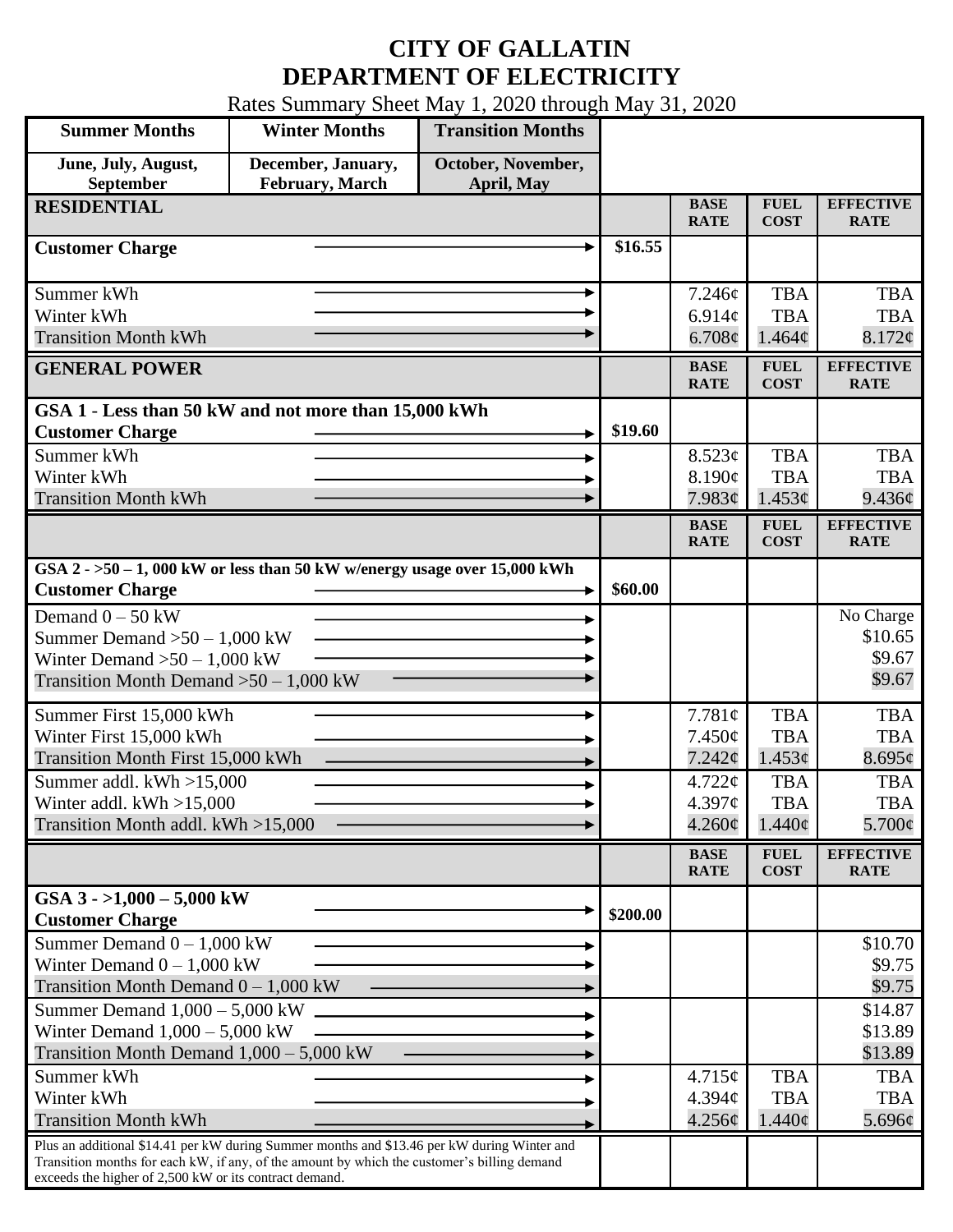| <b>Summer Months</b>                                           | <b>Winter Months</b>                             | <b>Transition Months</b> |         |                            |                            |                                 |
|----------------------------------------------------------------|--------------------------------------------------|--------------------------|---------|----------------------------|----------------------------|---------------------------------|
| June, July, August,                                            | December, January,                               | October, November,       |         |                            |                            |                                 |
| September                                                      | February, March                                  | <b>April, May</b>        |         |                            |                            |                                 |
| <b>GENERAL POWER CONTINUE</b>                                  |                                                  |                          |         | <b>BASE</b><br><b>RATE</b> | <b>FUEL</b><br><b>COST</b> | <b>EFFECTIVE</b><br><b>RATE</b> |
| <b>TD GSA</b>                                                  |                                                  |                          |         |                            |                            |                                 |
| <b>Customer Charge</b>                                         |                                                  |                          | \$1,500 |                            |                            |                                 |
| <b>Onpeak Summer Demand</b>                                    |                                                  |                          |         |                            |                            | \$10.87                         |
| <b>Onpeak Winter Demand</b>                                    |                                                  |                          |         |                            |                            | \$9.99                          |
| <b>Onpeak Transition Month Demand</b>                          |                                                  |                          |         |                            |                            | \$9.99                          |
| <b>Offpeak Excess of Contract Demand</b>                       |                                                  |                          |         |                            |                            |                                 |
| Summer                                                         |                                                  |                          |         |                            |                            | \$10.87                         |
| Winter<br>Transition                                           |                                                  |                          |         |                            |                            | \$9.99<br>\$9.99                |
| <b>Max Demand</b>                                              |                                                  | ٠                        |         |                            |                            | \$5.23                          |
|                                                                |                                                  |                          |         |                            |                            |                                 |
| <b>Onpeak Summer kWh</b>                                       |                                                  |                          |         | 8.049¢                     | <b>TBA</b>                 | <b>TBA</b>                      |
| <b>Onpeak Winter kWh</b><br><b>Onpeak Transition Month kWh</b> |                                                  |                          |         | 6.520¢<br>5.115¢           | <b>TBA</b><br>$1.457\phi$  | <b>TBA</b><br>6.572¢            |
| Offpeak Summer kWh First 200 HUD                               |                                                  |                          |         | 4.700¢                     | <b>TBA</b>                 | <b>TBA</b>                      |
| Offpeak Summer kWh Next 200 HUD                                |                                                  |                          |         | $0.452\mathcal{C}$         | <b>TBA</b>                 | <b>TBA</b>                      |
| <b>Additional HUD</b>                                          |                                                  |                          |         | 0.149¢                     | <b>TBA</b>                 | <b>TBA</b>                      |
| Offpeak Winter kWh First 200 HUD                               |                                                  |                          |         | 4.996¢                     | <b>TBA</b>                 | <b>TBA</b>                      |
| Offpeak Winter kWh Next 200 HUD                                |                                                  |                          |         | $0.452\mathcal{C}$         | <b>TBA</b>                 | <b>TBA</b>                      |
| <b>Additional HUD</b>                                          |                                                  |                          |         | 0.149¢                     | <b>TBA</b>                 | <b>TBA</b>                      |
| Offpeak Transition kWh First 200 HUD                           |                                                  |                          |         | 5.115¢                     | $1.457\phi$                | 6.572¢                          |
| Offpeak Transition kWh Next 200 HUD                            |                                                  |                          |         | .452 $\varphi$             | $1.457\phi$                | 1.909¢                          |
| <b>Additional HUD</b>                                          |                                                  |                          |         | .149 $\phi$                | $1.457\phi$                | $1.606\phi$                     |
|                                                                |                                                  |                          |         | <b>BASE</b><br><b>RATE</b> | <b>FUEL</b><br><b>COST</b> | <b>EFFECTIVE</b><br><b>RATE</b> |
| GSB Demands from 5,001 - 15,000 kW                             |                                                  |                          |         |                            |                            |                                 |
| <b>Customer Charge</b>                                         |                                                  |                          | \$1,500 |                            |                            |                                 |
| Onpeak Summer Demand 5,000 - 15,000 kW                         |                                                  |                          |         |                            |                            | \$10.87                         |
| Onpeak Winter Demand $5,000 - 15,000$ kW                       |                                                  |                          |         |                            |                            | \$9.90                          |
|                                                                | Onpeak Transition Month Demand 5,000 - 15,000 kW |                          |         |                            |                            | \$9.90                          |
| <b>Offpeak Excess of Contract Demand</b>                       |                                                  |                          |         |                            |                            |                                 |
| Summer                                                         |                                                  |                          |         |                            |                            | \$10.87                         |
| Winter                                                         |                                                  |                          |         |                            |                            | \$9.90                          |
| Transition                                                     |                                                  |                          |         |                            |                            | \$9.90                          |
| <b>Max Demand</b>                                              |                                                  |                          |         |                            |                            | \$5.21                          |
| <b>Onpeak Summer kWh</b>                                       |                                                  |                          |         | 6.513¢                     | <b>TBA</b>                 | <b>TBA</b>                      |
| <b>Onpeak Winter kWh</b>                                       |                                                  |                          |         | 5.378 $\phi$               | <b>TBA</b>                 | <b>TBA</b>                      |
| <b>Onpeak Transition Month kWh</b>                             |                                                  |                          |         | $3.990\phi$                | 1.454¢                     | $5.444\phi$                     |
| Offpeak Summer kWh First 200 HUD                               |                                                  |                          |         | 4.022¢                     | <b>TBA</b>                 | <b>TBA</b>                      |
| Offpeak Summer kWh Next 200 HUD<br><b>Additional HUD</b>       |                                                  |                          |         | 0.564¢<br>$0.223\phi$      | <b>TBA</b><br><b>TBA</b>   | <b>TBA</b><br><b>TBA</b>        |
| Offpeak Winter kWh First 200 HUD                               |                                                  |                          |         | 4.244 <sub>c</sub>         | <b>TBA</b>                 | <b>TBA</b>                      |
| Offpeak Winter kWh Next 200 HUD                                |                                                  |                          |         | 0.564¢                     | <b>TBA</b>                 | <b>TBA</b>                      |
| <b>Additional HUD</b>                                          |                                                  |                          |         | 0.223¢                     | <b>TBA</b>                 | <b>TBA</b>                      |
| Offpeak Transition kWh First 200 HUD                           |                                                  |                          |         | 3.990¢                     | 1.454¢                     | $5.444\phi$                     |
| Offpeak Transition kWh Next 200 HUD                            |                                                  |                          |         | 0.564¢                     | 1.454¢                     | 2.018¢                          |
| <b>Additional HUD</b>                                          |                                                  |                          |         | $0.223\epsilon$            | $1.454\phi$                | $1.677\phi$                     |

## **Page 2 - Rates Summary Sheet May 1, 2020 through May 31, 2020**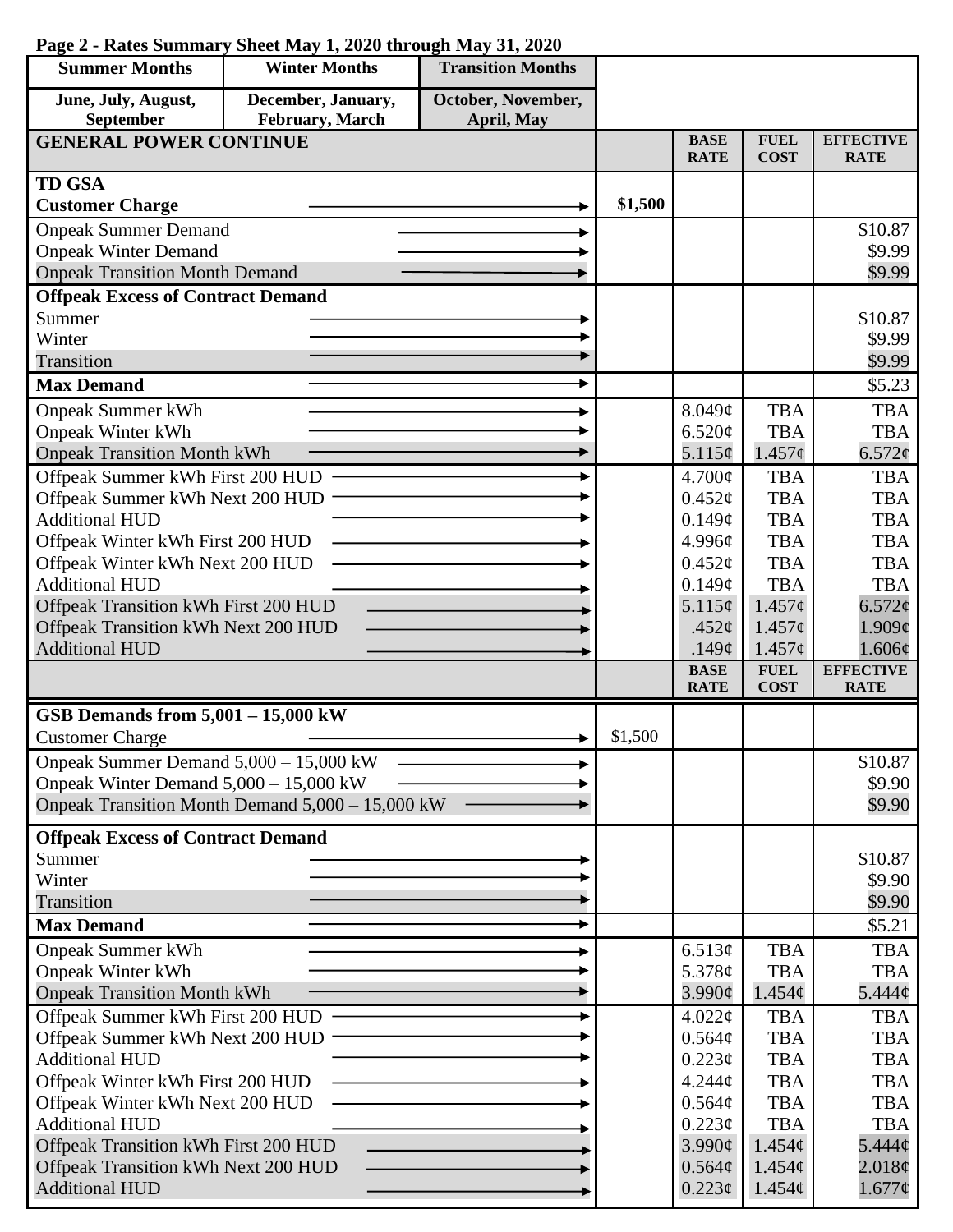## **Page 3 - Rates Summary Sheet May 1, 2020 through May 31, 2020 Summer Months Winter Months Transition Months June, July, August, September December, January, February, March October, November, April, May GENERAL POWER CONTINUE BASE**

| June, July, August,                                                 | December, January, | October, November,                       |         |                                |                            |                                 |
|---------------------------------------------------------------------|--------------------|------------------------------------------|---------|--------------------------------|----------------------------|---------------------------------|
| September                                                           | February, March    | April, May                               |         |                                |                            |                                 |
| <b>GENERAL POWER CONTINUE</b>                                       |                    |                                          |         | <b>BASE</b><br><b>RATE</b>     | <b>FUEL</b><br><b>COST</b> | <b>EFFECTIVE</b><br><b>RATE</b> |
|                                                                     |                    |                                          |         |                                |                            |                                 |
| MSB Demands greater than 5,000 kW                                   |                    |                                          | \$1,500 |                                |                            |                                 |
| <b>Customer Charge</b>                                              |                    |                                          |         |                                |                            |                                 |
| Onpeak Summer Demand > 5,000                                        |                    |                                          |         |                                |                            | \$10.24                         |
| Onpeak Winter Demand > 5,000                                        |                    |                                          |         |                                |                            | \$9.27                          |
| Onpeak Transition Month Demand > 5,000 -                            |                    |                                          |         |                                |                            | \$9.27                          |
| <b>Max Demand</b>                                                   |                    |                                          |         |                                |                            | \$2.26                          |
| <b>Offpeak Excess of Contract Demand</b>                            |                    |                                          |         |                                |                            |                                 |
| Summer<br>Winter                                                    |                    |                                          |         |                                |                            | \$10.24                         |
| <b>Transition</b>                                                   |                    |                                          |         |                                |                            | \$9.27<br>\$9.27                |
|                                                                     |                    |                                          |         |                                | <b>TBA</b>                 | <b>TBA</b>                      |
| <b>Onpeak Summer kWh</b>                                            |                    |                                          |         | 5.779¢<br>4.639c               | <b>TBA</b>                 | <b>TBA</b>                      |
| <b>Onpeak Winter kWh</b><br><b>Onpeak Transition Month kWh</b>      |                    |                                          |         | 3.589¢                         | 1.433¢                     | 5.022¢                          |
|                                                                     |                    |                                          |         |                                |                            |                                 |
| Offpeak Summer kWh First 200 HU <del>D</del>                        |                    |                                          |         | 3.279¢                         | <b>TBA</b>                 | <b>TBA</b>                      |
| Offpeak Summer kWh Next 200 HUD                                     |                    |                                          |         | $0.310\phi$                    | <b>TBA</b>                 | <b>TBA</b>                      |
| <b>Additional HUD</b>                                               |                    |                                          |         | $0.055\phi$                    | <b>TBA</b>                 | <b>TBA</b>                      |
| Offpeak Winter kWh First 200 HUD<br>Offpeak Winter kWh Next 200 HUD |                    |                                          |         | 3.502¢<br>0.310¢               | <b>TBA</b><br><b>TBA</b>   | <b>TBA</b><br><b>TBA</b>        |
| <b>Additional HUD</b>                                               |                    |                                          |         | $0.055\phi$                    | <b>TBA</b>                 | <b>TBA</b>                      |
| Offpeak Transition kWh First 200 HUD                                |                    |                                          |         | 3.589¢                         | $1.433\ell$                | 5.022¢                          |
| Offpeak Transition kWh Next 200 HUD                                 |                    |                                          |         | $0.310\phi$                    | 1.433¢                     | 1.743¢                          |
| <b>Additional HUD</b>                                               |                    |                                          |         | $0.055\phi$                    | 1.433¢                     | 1.488¢                          |
|                                                                     |                    |                                          |         | <b>BASE</b>                    | <b>FUEL</b>                | <b>EFFECTIVE</b>                |
|                                                                     |                    |                                          |         | <b>RATE</b>                    | <b>COST</b>                | <b>RATE</b>                     |
| MSD Demands greater than 25,000 kW                                  |                    |                                          |         |                                |                            |                                 |
| <b>Customer Charge</b>                                              |                    |                                          | \$1,500 |                                |                            |                                 |
| <b>Onpeak Summer Demand</b>                                         |                    |                                          |         |                                |                            | \$10.24                         |
| <b>Onpeak Winter Demand</b>                                         |                    |                                          |         |                                |                            | \$9.27                          |
| <b>Onpeak Transition Demand</b>                                     |                    |                                          |         |                                |                            | \$9.27                          |
| <b>Max Demand</b>                                                   |                    |                                          |         |                                |                            | \$1.64                          |
|                                                                     |                    | <b>Offpeak Excess of Contract Demand</b> |         |                                |                            |                                 |
| Summer                                                              |                    |                                          |         |                                |                            |                                 |
| Winter                                                              |                    |                                          |         |                                |                            | \$10.24                         |
|                                                                     |                    |                                          |         |                                |                            | \$9.27                          |
| <b>Transition</b>                                                   |                    |                                          |         |                                |                            | \$9.27                          |
|                                                                     |                    |                                          |         |                                | <b>TBA</b>                 | <b>TBA</b>                      |
| <b>Onpeak Summer kWh</b>                                            |                    |                                          |         | 5.440¢<br>4.298¢               | <b>TBA</b>                 | <b>TBA</b>                      |
| <b>Onpeak Winter kWh</b><br><b>Onpeak Transition Month kWh</b>      |                    |                                          |         | $3.248\phi$                    | 1.433¢                     | $4.681\phi$                     |
|                                                                     |                    |                                          |         |                                |                            |                                 |
| Offpeak Summer kWh First 200 HUD                                    |                    |                                          |         | 2.939c                         | <b>TBA</b><br><b>TBA</b>   | <b>TBA</b><br><b>TBA</b>        |
| Offpeak Summer kWh Next 200 HUD<br><b>Additional HUD</b>            |                    |                                          |         | 0.282¢                         | <b>TBA</b>                 | <b>TBA</b>                      |
| Offpeak Winter kWh First 200 HUD                                    |                    |                                          |         | $0.208\phi$<br>3.161¢          | <b>TBA</b>                 | <b>TBA</b>                      |
| Offpeak Winter kWh Next 200 HUD                                     |                    |                                          |         | 0.282¢                         | <b>TBA</b>                 | <b>TBA</b>                      |
| <b>Additional HUD</b>                                               |                    |                                          |         | <b>TBA</b>                     | <b>TBA</b>                 | <b>TBA</b>                      |
| Offpeak Transition kWh First 200 HUD                                |                    |                                          |         | 3.248¢                         | $1.433\phi$                | $4.681\phi$                     |
| Offpeak Transition kWh Next 200 HUD<br><b>Additional HUD</b>        |                    |                                          |         | $0.282\ell$<br>$0.223\epsilon$ | $1.433\ell$<br>$1.433\phi$ | 1.715¢<br>1.656¢                |